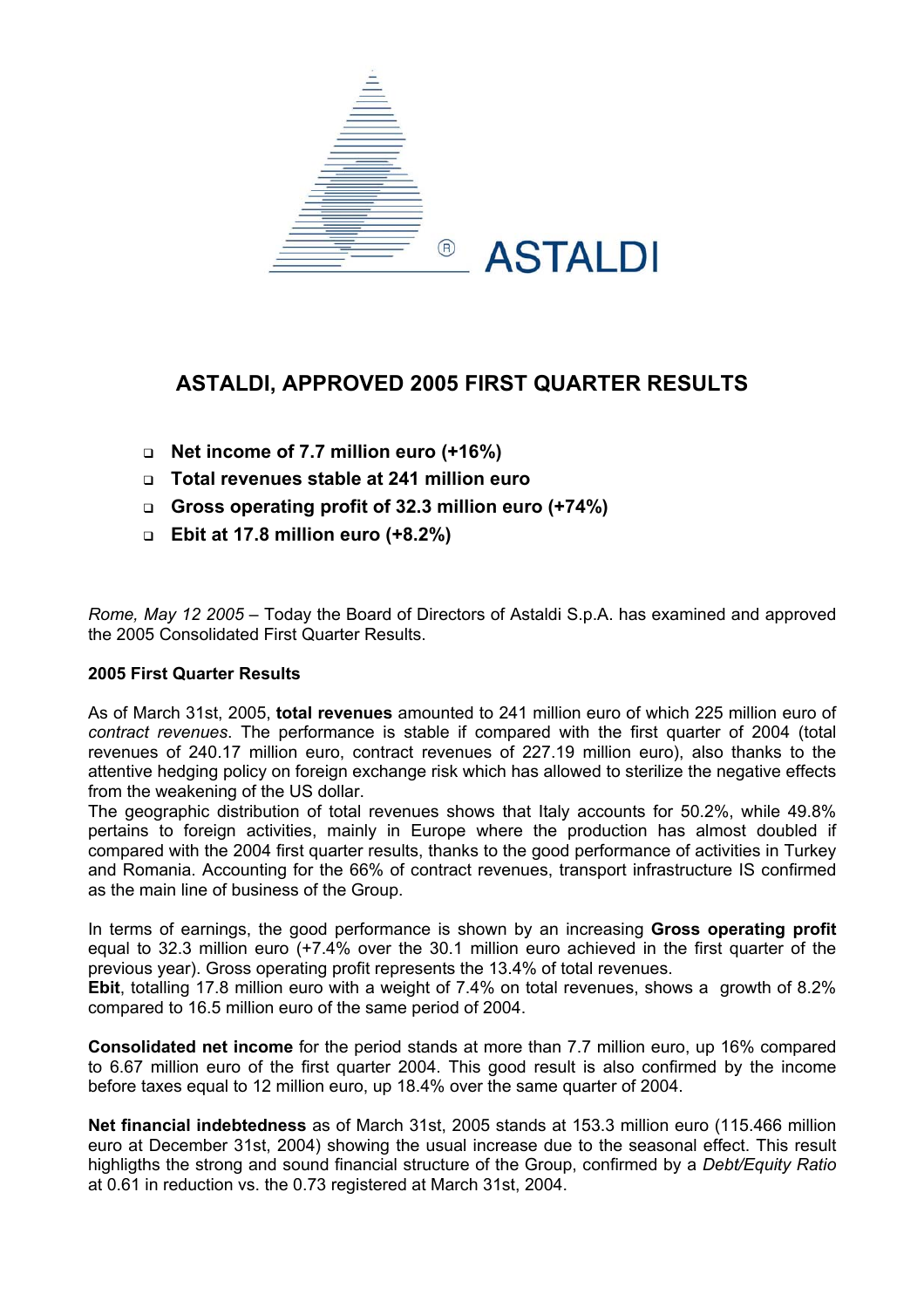## **Orders backlog**

New contracts in the first quarter amounted to 307 million euro bringing the total value of the orders backlog at 5.1 billion euro, +1.6% from the beginning of the year.

76% of the orders backlog pertains to construction activities whereas the remaining 24% to concession activities, reflecting the commercial strategy of focusing on large contracts with high technical and managerial requirements and on concessions.

Following the closing of the quarter it is important to point the closing of the financial agreement for the construction and concession management of the New Hospital in Mestre as the first example of Public-Private Partnership in Italy.

ли в община в община в община в община в община в община в община в община в община в община в община в община<br>В община в община в община в община в община в община в община в община в община в община в община в община в<br>

**For further information:** 

**Astaldi SpA PMS Corporate Communications**  tel. 06/41766389 Tel. 06/42020970 *Alessandra Onorati Giancarlo Frè Torelli* Head IR and Corporate Communications

[a.onorati@astaldi.com](mailto:a.onorati@astaldi.com)

[www.astaldi.it](http://www.astaldi.it/)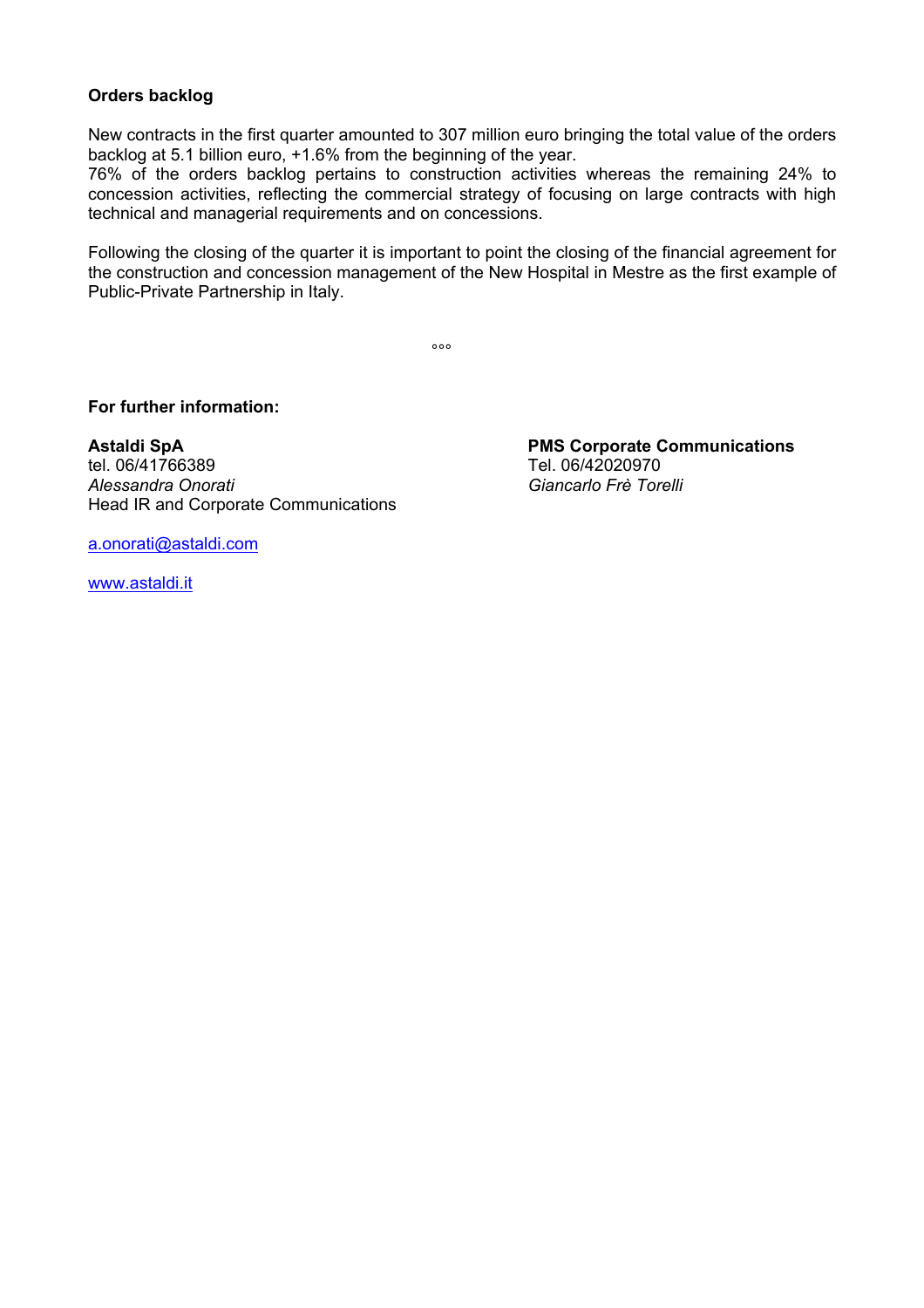#### **RECLASSIFIED CONSOLIDATED BALANCE SHEET**

| (Thousand of euro)                          | 1Q 2005    | 1Q 2004    | 2004       |  |
|---------------------------------------------|------------|------------|------------|--|
| Intangible fixed assets                     | 45,569     | 54,259     | 49,897     |  |
| Tangible fixed assets                       | 102,242    | 104,941    | 102,338    |  |
| Equity investments                          | 25,669     | 28,356     | 26,319     |  |
| Other fixed assets                          | 17,371     | 15,615     | 14,142     |  |
| <b>Net fixed assets</b>                     | 190,851    | 203,171    | 192,696    |  |
| Inventories                                 | 39,686     | 37,158     | 42,831     |  |
| Work in progress                            | 238,684    | 208,671    | 192,752    |  |
| Trade receivables                           | 281,592    | 242,045    | 301,883    |  |
| Other assets                                | 207,189    | 225,892    | 202,380    |  |
| Advances                                    | (112, 528) | (97, 912)  | (107, 413) |  |
| <b>Subtotal</b>                             | 654,623    | 615,854    | 632,433    |  |
| Suppliers' payables                         | (212, 540) | (203, 476) | (228, 977) |  |
| Other liabilities                           | (146,524)  | (126, 599) | (154, 523) |  |
| Subtotal                                    | (359, 064) | (330, 075) | (383, 500) |  |
| <b>Working capital</b>                      | 295,559    | 285,779    | 248,933    |  |
| Employees' severance indemnity              | (13, 577)  | (12, 699)  | (12, 473)  |  |
| Contractual risks fund                      | (38, 907)  | (50, 516)  | (41, 177)  |  |
| Other funds                                 | (29, 706)  | (26, 665)  | (28, 732)  |  |
| <b>Total funds</b>                          | (82, 190)  | (89, 880)  | (82, 382)  |  |
| <b>Net invested capital</b>                 | 404,220    | 399,070    | 359,247    |  |
| Liquidity and current financial receivables | 100,816    | 117,240    | 174,839    |  |
| Non current financial receivables           | 81,411     | 67,790     | 77,178     |  |
| Medium/Long term indebtedness               | (161, 522) | (89, 815)  | (86, 647)  |  |
| Short term indebtedness                     | (174, 047) | (119, 077) | (150, 837) |  |
| Eurobond                                    | 0          | (150,000)  | (150,000)  |  |
| Own bonds                                   | 0          | 6,053      | 20,001     |  |
| <b>Net indebtedness</b>                     | (153, 342) | (167, 809) | (115, 466) |  |
| <b>Group net equity</b>                     | 251,360    | 231,239    | 243,690    |  |
| Minority interest                           | (482)      | 22         | 91         |  |
| <b>Net equity</b>                           | 250,878    | 231,261    | 243,781    |  |
| Personal guarantees                         | 1,463,838  | 1,632,083  | 1,393,144  |  |
| Risks of recourse from factors              | 69,434     | 69,320     | 79,573     |  |
| Other memorandum items                      | 30,381     | 29,660     | 30,381     |  |
| Third party guarantees in our favour        | 30,827     | 22,918     | 25,066     |  |
| <b>Total committments and guarantees</b>    | 1,594,480  | 1,753,981  | 1,528,164  |  |